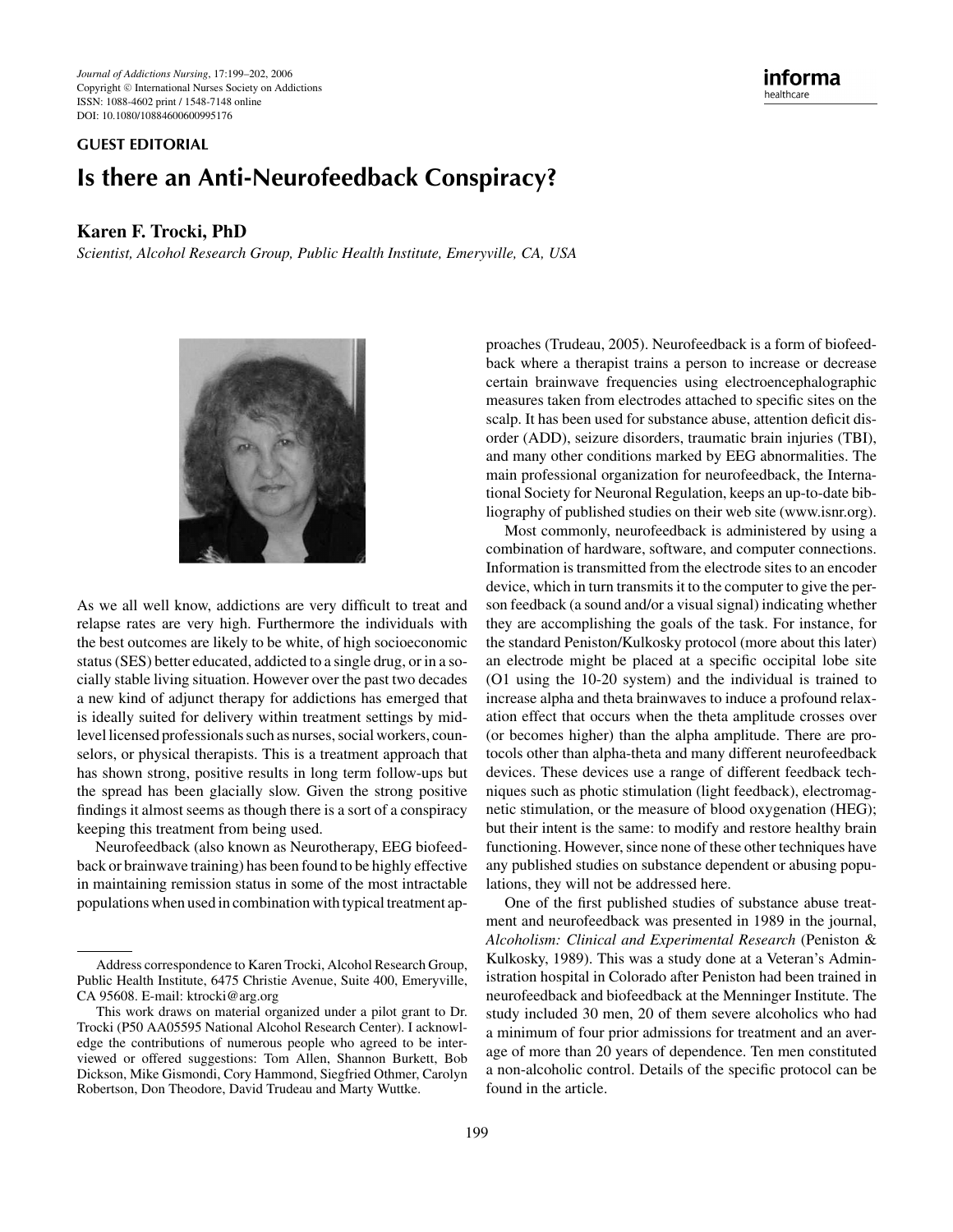In the short-term follow-up immediately at the end of the training it was found that the experimental group could significantly increase alpha and theta relative to the control groups and was significantly lower on depression scores as measured by the Beck Depression Inventory (Peniston & Kulkosky, 1989). A separate analysis of the same data (Peniston & Kulkosky, 1990) for the experimental and control groups showed significant positive changes on the Millon Clinical Multiaxial Inventory (MCMI) and the Sixteen Personality Factor questionnaire (16PF). In a follow-up done 13 months later it was found that eight of the ten men in the experimental group were still in remission compared to only two in the control group. The results were so startling that the investigators as well as a staff member of the Menninger Institute personally validated the outcomes by speaking with the subjects and their family members. Follow-ups have been periodically conducted with the experimental group and remission rates continue to be high.

Since that time there have been a number of other published studies and still more presented at conferences. Saxby and Peniston (1995) did an alpha-theta intervention with 14 alcoholics (both men and women with an average of 17 years alcohol dependence combined with depressive symptoms). At the 21-month follow-up point, 13 of these 14 individuals remained in remission according to self-report and the report of collaterals. Kelley (1997) treated a group of 19 Navaho Indians with a program based on alpha-theta which incorporated culturally specific aspects such as a "singer" medicine man/therapist who provided encouragement, blessings, purification and other guidance. Three years later the follow-up found 21% in full remission and 63% in partial remission (e.g., had experienced some infrequent, problem-free relapses and a few who had gone to normal drinking with no binges).

Taub et al. (1994) did a study with three different intervention arms compared to a regular treatment group. The added interventions included transcendental meditation, EMG (muscle) biofeedback, and "neurotherapy." The first two groups had the best outcomes at the one year point. However, what Taub called "neurotherapy" was really a form of cranial electrostimulation (CES) and not neurofeedback.

Recently two larger studies were done within residential treatment programs with populations of severe poly-drug users, most of whom were minorities and/or homeless. Scott et al. (2005) conducted a study on a polydrug population in long-term residential treatment at Cri-Help in Los Angeles. The investigators used a modified version of the Peniston/Kulkosky protocol that included a preliminary series of SMR (sensory motor rhythm 13-15 Hz) and beta training (15-18 Hz) instead of temperature training. These sessions were included because many people with substance abuse are comorbid for ADD and these frequency ranges tend to have lower amplitude than they should. They used the Test of Variables of Attention (TOVA; Greenberg, 1992) to assess whether attention parameters had normalized (it took an average of 13 sessions) and this was then followed by 30 alphatheta sessions. The follow-up found that 77% of the experimental

group were in remission a year later compared to only 44% of the controls. A non-published follow-up at three years showed that the rates of remission had been sustained whereas the control group had more relapses. Burkett and colleagues (Burkett, 2006; Burkett, Cummins, Dickson, & Skolnick, 2005) used a similar training protocol for a crack/cocaine abusing population, the majority of whom were homeless and unemployed on treatment entry. At the 12-month point following treatment 49% were in complete remission and an additional 30% had used cocaine fewer than four times. Ninety-two percent had maintained a regular residence (compared to 40% at entry) and 91% were employed (compared to 17% prior to entry). There was no control group.

In addition to reviewing published studies for this article, personal interviews were done with numerous neurofeedback practitioners who have worked with substance abusers. For instance the head of the Texas Commision on Alcohol and Drug Abuse was dismayed at the cost of traditional treatment services that still resulted in high relapse rates. He became interested in neurofeedback and funded several programs that were successful but only one of them has been published (Burkett et al., 2005). Most individual clinicians with private pay patients or those in private institutions report successes equal to the published reports, particularly when the therapy is an adjunct to a formal treatment program or AA/NA.

There have been some negative findings or failures to replicate but none of them published. For instance Grapp et al. (1998) found that depression rates decreased in a PTSD sample but other outcomes were no where near as dramatic as Peniston's. Graap also critiqued Peniston's published reports as having reporting flaws to which Peniston replied (Graap & Freides, 1998; Peniston, 1998). The most notable failure was presented by Fahrion (2002) about a study where alpha-theta training was used with a large population of prisoners. The two-year followup of over 500 showed only small differences between the experimental and control groups. However the Fahrion protocol differed substantially from the original Peniston/Kulkosky one because it was done in groups of up to ten participants plugged into the same, somewhat primitive, instrument. Subgroup analysis revealed that the stimulant user group was particularly resistant to change.

In addition, the published studies have weaknesses relative to NIH-funded research. Notably, most of the studies have problems with follow-up since the treatment entities have self-funded the research and have tried to track highly mobile and dysfunctional populations with inadequate resources (from my personal experience follow-up for a difficult population usually costs about \$500 per case per interview point). In particular it is hard to track controls and early drop-outs since they are more likely to have higher severity levels. Thus the success rates often are based on the clients the researchers are able to find. This creates problems when the researchers attempt to get their work published in prestigious and high impact journals. Still, the success rates are remarkable and would stand against other treatment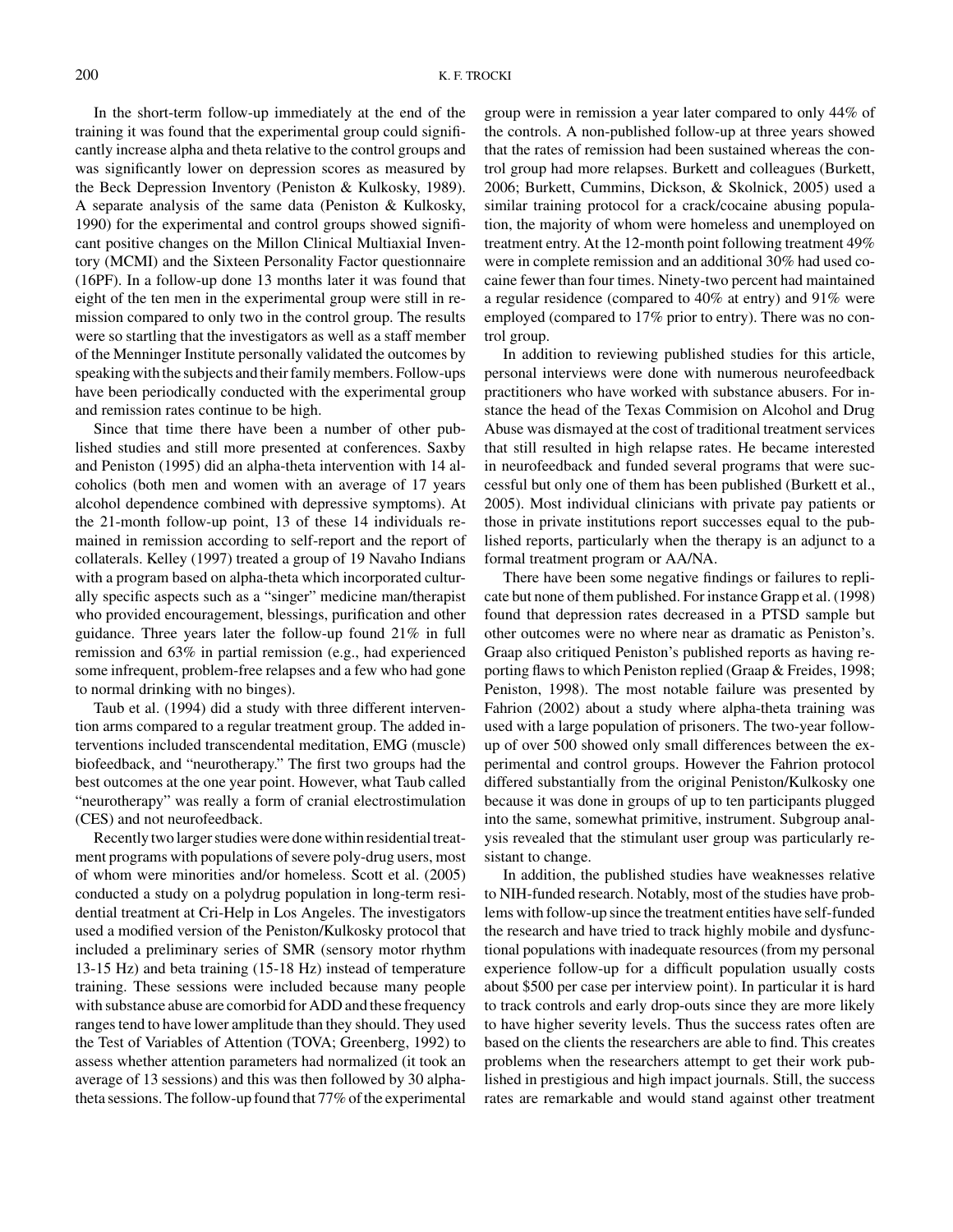approaches even if one were to factor in the lost-to-follow-up groups.

Thus published studies, conference presentations, and anecdotal reports have shown neurofeedback to be efficacious for substance abuse as well as co-occurance of depression, ADD, changes in personality profile, and the maintenance of a stable lifestyle. Yet the approach is not widely used nor has NIH or foundation funding been available to examine the mechanisms that might explain, further validate, and refine this therapeutic approach. There are only a few dozen treatment programs, at most, in the country that include neurofeedback among their services.

The contrast between the strong efficacy of neurofeedback and the lack of adoption of the technique has led some people in the field to think that medical associations or pharmaceutical companies are trying to deliberately undermine it. The techniques do not fall neatly into either the medical or behavioral realm and thus both sides reject it. The cost of the therapy is also front-loaded so that it appears that counseling or pharmaceutical approaches are cheaper although medical visits, prescription co-pays, side-effects, and failure to have any impact can become a costly alternative when a person continues to have symptoms or a disrupted life for decades.

One barrier to acceptance is the difficulty in explaining exactly what it is that neurofeedback does and how it works. This is particularly true for alpha-theta training, which is typically explained in terms of the relief from life-long traumas in a very psychodynamic paradigm. People talk about attaining higher states of consciousness, or having spiritual awakenings and deep personal insights. It is hard to wrap one's mind around the fact that there may be a connection between electrical activity in the brain and states of consciousness. In addition, the alpha-theta protocol is actually a mixed bag of techniques including not only neurofeedback but hand temperature training, relaxation, counseling, visualization, relapse prevention, refusal skills, hypnotic suggestion, and considerable one-on-one attention from a therapist. Although there have been attempts to explain what happens to cognition, brainwaves, and the soul, the why and how of the approach are still subject to speculation. The original alpha-theta approach has evolved over time and researchers in some of the published work have substantially modified parts of the original protocol. For instance the Houston study (Burkett, 2006; Burkett et al., 2005) found overall positive results but few changes on personality profiles; however they had discarded the temperature training since they did not have the necessary equipment.

Another notable barrier to acceptance has been the high-tech nature of the therapy. Instead of counseling, group therapy, or pharmaceutical interventions this therapy requires a fairly sophisticated level of technological savvy. The therapist needs to have high-level computer skills as well as education in how to attach electrodes, measure impedance levels, and interpret whether the client understands what to do. Ideally the therapist is not just a technician but also should have high level counseling skills since a strong therapeutic alliance may be key. Technical skills and a warm counseling manner are not always present in the same person. It takes a motivated and enthusiastic counselor/clinician to learn this approach. Given that many people do not know how to use the record function on their VCRs, the need for technological know-how could be a significant drawback. However, while neurofeedback has not reached the point of being completely turnkey, there has been considerable improvement since the 1980s when buggy software and primitive instruments were the norm.

Another barrier has been the cost and intensive one-on-one nature of the therapy. A substance abuse treatment program has to take into account the cost of equipment and training a practitioner but also the cost of doing 25 to 50 individual sessions for each client. The added cost of this therapy could range from \$2,500 to \$10,000 depending on the qualifications of the therapist and whether it is done by a private practitioner or a salaried clinician in a treatment program. On the other hand, the costbenefit ratio is high particularly in cases where the there have been multiple relapses and the person has become a significant burden to society because of incarceration or health problems that fall on the tax-paying public. Cri-Help in Los Angeles continues to have a neurofeedback program but the intake and program counselors have become adept at picking and choosing clients who might most benefit from this technique since it is a limited resource.

Further research (preferably funded through NIH or other sources) could determine how many sessions are needed as well as how best to individualize treatment and thus reduce costs. Increasingly clinicians use quantitative electroencelphagraph (QEEG) brain maps when beginning to work with clients. This can reveal comorbid disorders such as traumatic head injuries, attention deficit disorder, and mood disorders. Systematic research involving designs that include or exclude certain elements would help to determine how each aspect contributes to the whole and thus allow some parts to be discarded or selectively used. In addition, the proliferation of personal computers has led to the development of home training machines which might be used by individuals for interim sessions but under the general care and direction of a practitioner.

There has been a lack of NIH funding in this field, but discussions with leaders and practitioners suggests that this may be due more to inexperience in how one constructs a grant application. Most neurofeedback therapists are clinicians and do not have university resources to help them when establishing a research program. While some grants are working their way through the system with positive encouragement from NIH project monitors and peer reviewers, other have been submitted, gotten positive peer reviews but then the project lost momentum or people moved on to something else. The NIH grant submission process is difficult, but most reviewers applaud innovation especially when it has a potential for high impact.

Siegfried Othmer (personal communication, September 2006) suggests that a reason for the lack of widespread